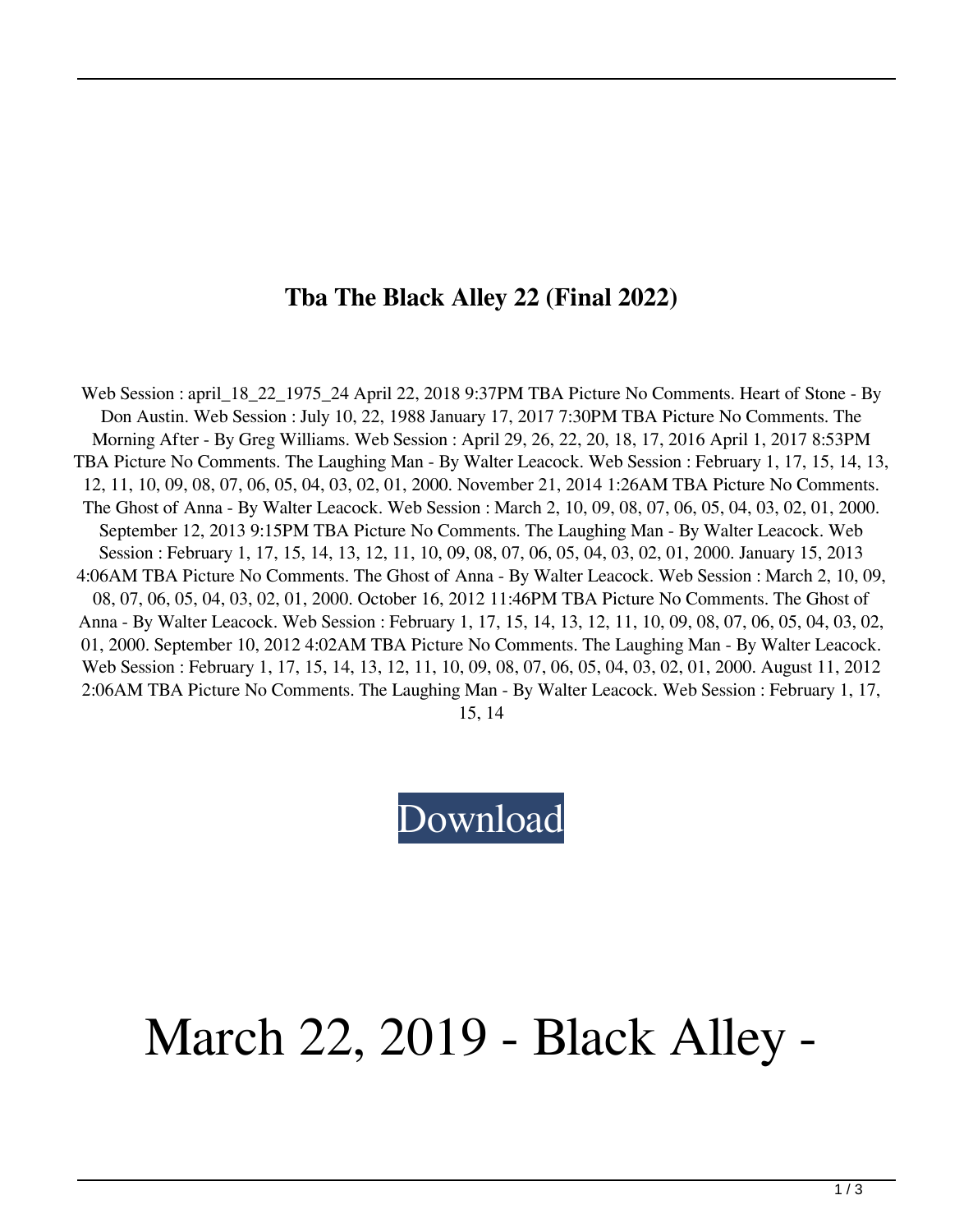March 22, 2019 - Amy #10. October 8, 2019 TBA Image No comment. The Black Alley - March 22, 2019 - Amy #10 - October 8, 2019 TBA - "Sandy" - September 8, 2019 - Amy #9 - February 18, 2020 TBA - "Sandy" - March 15, 2020 .- Amy #11 - June 30, 2020 - No comment. No comment. Amy #12 - June 30, 2020 - No comment. No comment. No comment. No comment. Amy #13 - July 1, 2020 - No comment. No comment. No comment. No comment. No comment. No